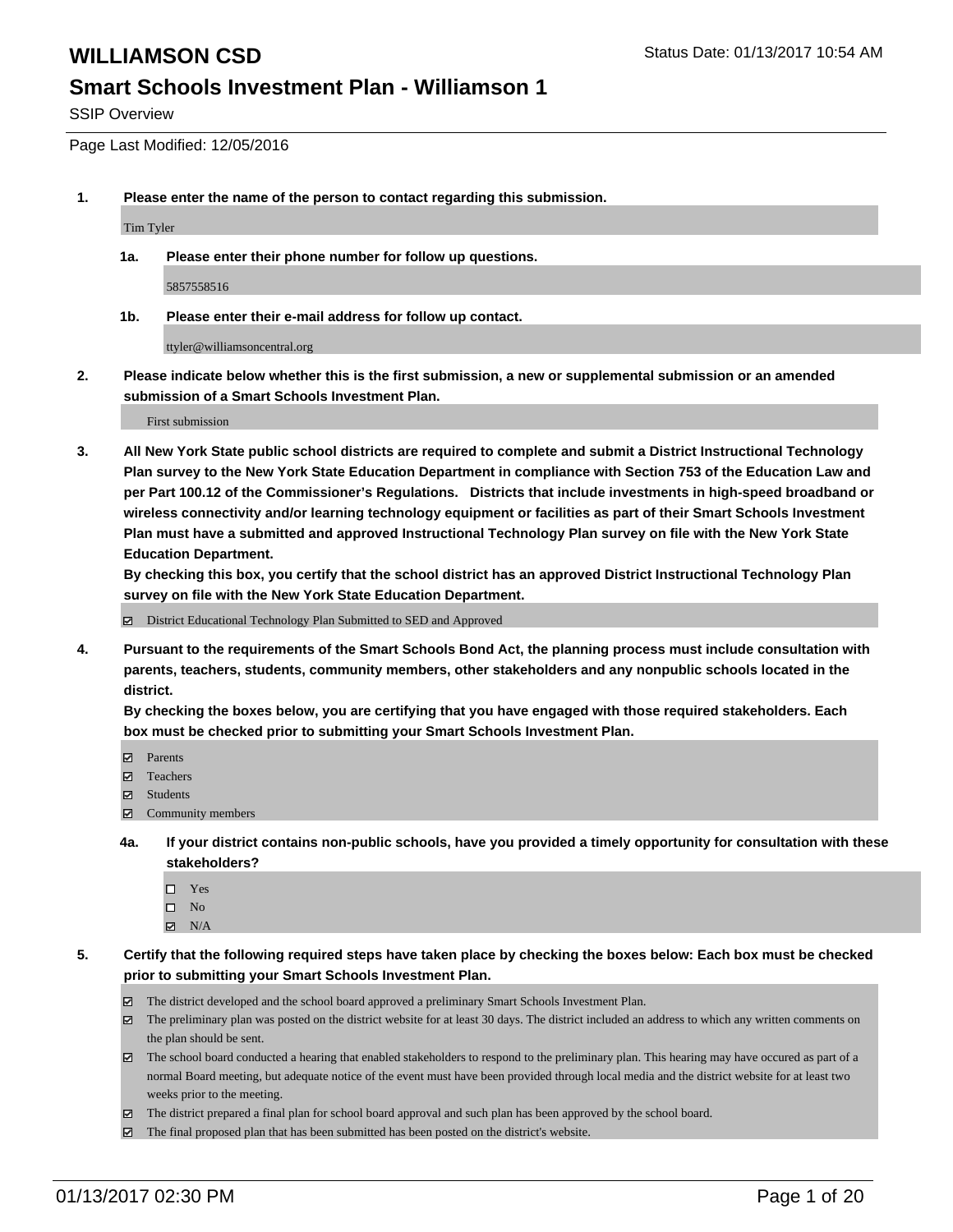SSIP Overview

Page Last Modified: 12/05/2016

**5a. Please upload the proposed Smart Schools Investment Plan (SSIP) that was posted on the district's website, along with any supporting materials. Note that this should be different than your recently submitted Educational Technology Survey. The Final SSIP, as approved by the School Board, should also be posted on the website and remain there during the course of the projects contained therein.**

Smart Schools Investment Plan WCSD (1).pptx

**5b. Enter the webpage address where the final Smart Schools Investment Plan is posted. The Plan should remain posted for the life of the included projects.**

http://williamsoncentral.org/district.cfm?subpage=2110056

**6. Please enter an estimate of the total number of students and staff that will benefit from this Smart Schools Investment Plan based on the cumulative projects submitted to date.**

1,339

- **7. An LEA/School District may partner with one or more other LEA/School Districts to form a consortium to pool Smart Schools Bond Act funds for a project that meets all other Smart School Bond Act requirements. Each school district participating in the consortium will need to file an approved Smart Schools Investment Plan for the project and submit a signed Memorandum of Understanding that sets forth the details of the consortium including the roles of each respective district.**
	- $\Box$  The district plans to participate in a consortium to partner with other school district(s) to implement a Smart Schools project.
- **8. Please enter the name and 6-digit SED Code for each LEA/School District participating in the Consortium.**

| <b>Partner LEA/District</b> | <b>ISED BEDS Code</b> |
|-----------------------------|-----------------------|
| (No Response)               | (No Response)         |

**9. Please upload a signed Memorandum of Understanding with all of the participating Consortium partners.**

(No Response)

**10. Your district's Smart Schools Bond Act Allocation is:**

\$1,027,801

**11. Enter the budget sub-allocations by category that you are submitting for approval at this time. If you are not budgeting SSBA funds for a category, please enter 0 (zero.) If the value entered is \$0, you will not be required to complete that survey question.**

|                                       | Sub-        |
|---------------------------------------|-------------|
|                                       | Allocations |
| <b>School Connectivity</b>            | 14,000      |
| Connectivity Projects for Communities | $\Omega$    |
| <b>Classroom Technology</b>           | 659,750     |
| Pre-Kindergarten Classrooms           | 0           |
| Replace Transportable Classrooms      |             |
| High-Tech Security Features           | 9,000       |
| <b>Totals:</b>                        | 682,750     |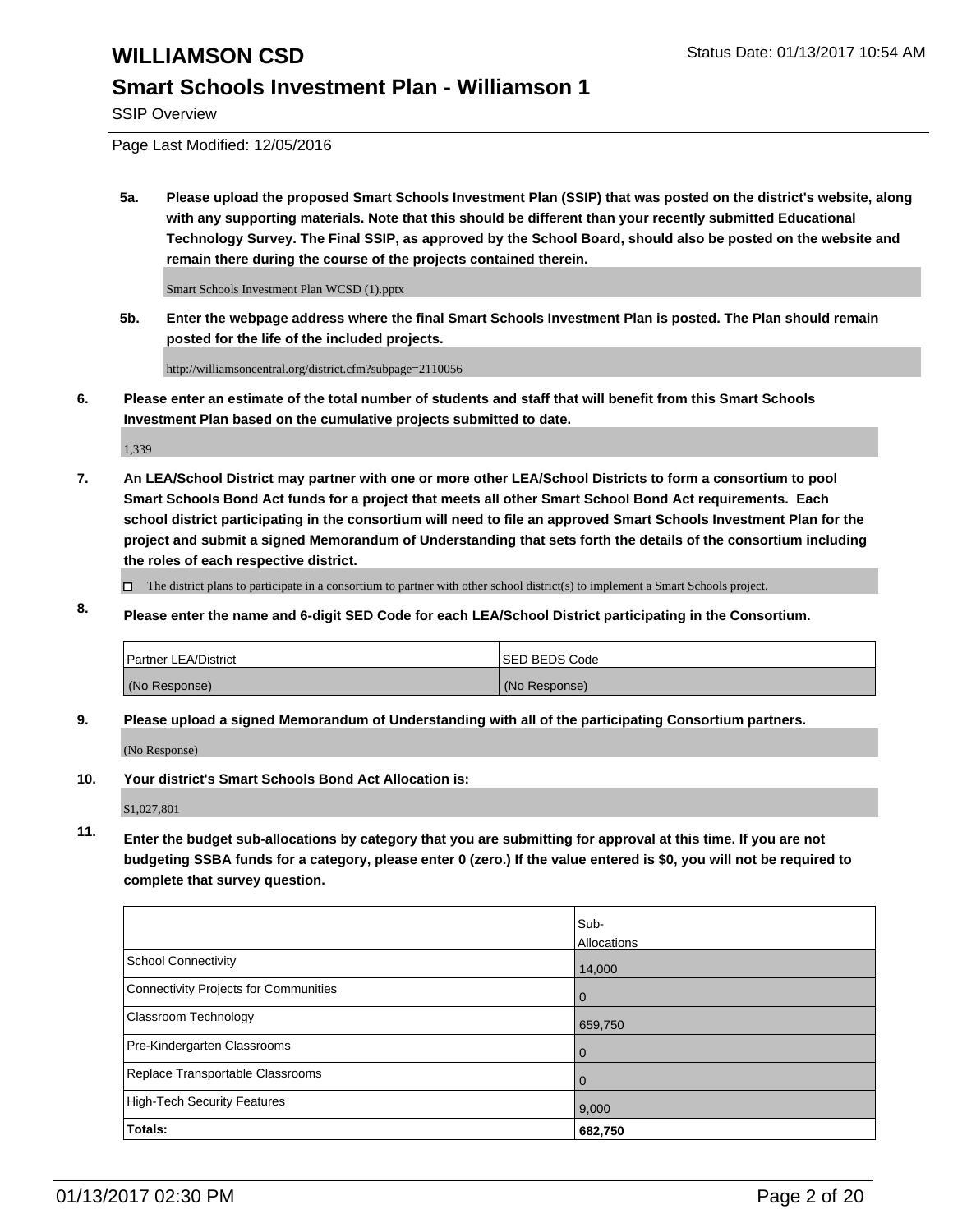School Connectivity

Page Last Modified: 10/31/2016

- **1. In order for students and faculty to receive the maximum benefit from the technology made available under the Smart Schools Bond Act, their school buildings must possess sufficient connectivity infrastructure to ensure that devices can be used during the school day. Smart Schools Investment Plans must demonstrate that:**
	- **sufficient infrastructure that meets the Federal Communications Commission's 100 Mbps per 1,000 students standard currently exists in the buildings where new devices will be deployed, or**
	- **is a planned use of a portion of Smart Schools Bond Act funds, or**
	- **is under development through another funding source.**

**Smart Schools Bond Act funds used for technology infrastructure or classroom technology investments must increase the number of school buildings that meet or exceed the minimum speed standard of 100 Mbps per 1,000 students and staff within 12 months. This standard may be met on either a contracted 24/7 firm service or a "burstable" capability. If the standard is met under the burstable criteria, it must be:**

**1. Specifically codified in a service contract with a provider, and**

**2. Guaranteed to be available to all students and devices as needed, particularly during periods of high demand, such as computer-based testing (CBT) periods.**

**Please describe how your district already meets or is planning to meet this standard within 12 months of plan submission.**

**As noted in our Technology Plan, we intend to increase our technology infrastructure by purchasing additional power over ethernet network switches. This upgarde allows for additional wireless access points to be hardwired into the backbone of our network allowing for more students to connect via wireless for computer based testing and instruction. With the purchase of these additional switches , the connectivity speed would allow our students and teachers access to a variety of resources at all achievement levels, allow them to participate in differentiated learning activities based upon the skills and concepts that they need to learn, and allow them to develop unique learning products that demonstrate their understanding of the curriculum objective(s).** The district currently has has an incoming connection to the distirct at 1GB as the maximium capacity connecticty to the Wayne Finger Lakes BOCES ISP. The district hub out to the interent speed is 200MB. The district has Wireless access points in every room in the High School and every other room in the other buildings. We have tested the connectivity during periods of high demand, such as computer-based testing with success and will be field testing CBT this spring. With in 12 months we will have wireless access points in every classroom and 1:1 Chromebooks for every High School Student.

- **1a. If a district believes that it will be impossible to meet this standard within 12 months, it may apply for a waiver of this requirement, as described on the Smart Schools website. The waiver must be filed and approved by SED prior to submitting this survey.**
	- By checking this box, you are certifying that the school district has an approved waiver of this requirement on file with the New York State Education Department.

## **2. Connectivity Speed Calculator (Required)**

|                         | Number of<br>Students | Multiply by<br>100 Kbps | Divide by 1000 Current Speed<br>to Convert to<br>Required<br>Speed in Mb | lin Mb | Expected<br>Speed to be<br>Attained Within Required<br>12 Months | <b>Expected Date</b><br>When<br>Speed Will be<br>l Met |
|-------------------------|-----------------------|-------------------------|--------------------------------------------------------------------------|--------|------------------------------------------------------------------|--------------------------------------------------------|
| <b>Calculated Speed</b> | 1,137                 | 113.700                 | 113.7                                                                    | 1000   | 1000                                                             | <b>NA</b>                                              |

### **3. Describe how you intend to use Smart Schools Bond Act funds for high-speed broadband and/or wireless connectivity projects in school buildings.**

**We intent to use SSBA funds to purchase estimated 5 additional wireless access points in all buildings, for all grade levels and content areas. Our vision is to be able to support all students utilizing online resources with no lag time, no interruption of service and no other technology related impediments to experiencing the content/learning. In order to achieve this vision, we must continue to fund improvements to our wireless infrastructure. Additional cabling and wiring needed for WAP for current and anticipated future infrastructure needs.**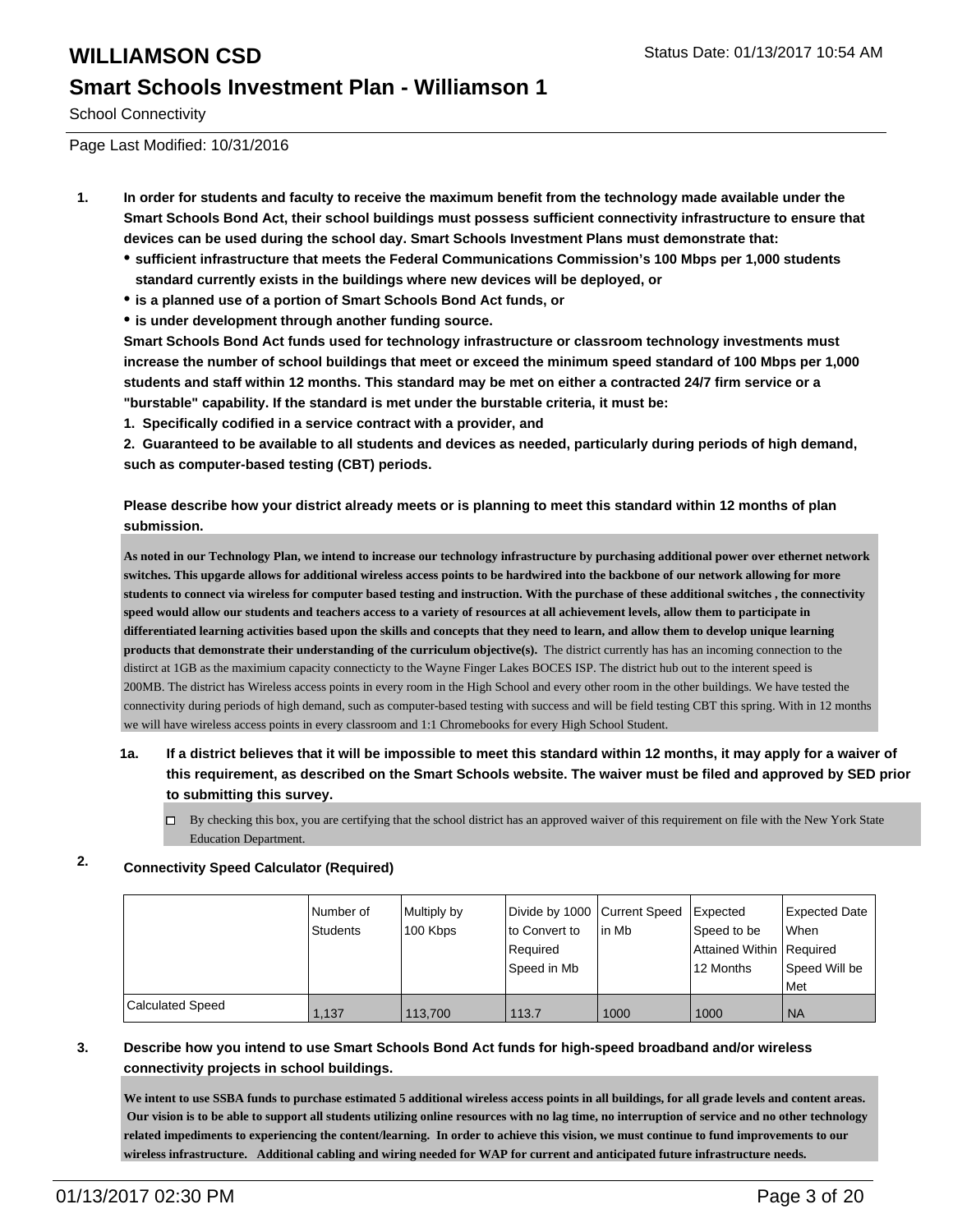School Connectivity

Page Last Modified: 10/31/2016

**4. Describe the linkage between the district's District Instructional Technology Plan and the proposed projects. (There should be a link between your response to this question and your response to Question 1 in Part E. Curriculum and Instruction "What are the district's plans to use digital connectivity and technology to improve teaching and learning?)**

**As noted in our Technology Plan, we intend to increase our high speed-access and wireless connectivity across the district, in all buildings, for all grade levels and content areas. Our vision is to be able to support all students utilizing online resources with no lag time, no interruption of service and no other technology related impediments to experiencing the content/learning. In order to achieve this vision, we must continue to fund improvements to our wireless infrastructure. The district is dedicated to the use of technology to enhance learning and engage students in greater depths of learning and more ownership of the learning taking place inside and outside of our classrooms. We use technology for both consuming information and producing information. We want our students to be experts in both aspects of learning. They need to distinguish between valid sources, distinguish varied perspectives, track down the best information and then use that information to form connections and build knowledge. Technology serves students and teachers well in these endeavors, putting all of that information at their fingertips and giving them the means to share that information in vital, engaging ways. Williamson CSD will implement a College and Career Readiness Technology Initiative providing Chromebooks for each 7-12 student. 1:1 devices will allow our students and teachers access to a variety of resources at all achievement levels, allow them to participate in differentiated learning activities based upon the skills and concepts that they need to learn, and allow them to develop unique learning products that demonstrate their understanding of the curriculum objective(s).** 

**5. If the district wishes to have students and staff access the Internet from wireless devices within the school building, or in close proximity to it, it must first ensure that it has a robust Wi-Fi network in place that has sufficient bandwidth to meet user demand.**

**Please describe how you have quantified this demand and how you plan to meet this demand.**

**The demand for connectivity via wireless has grown to be the new norm to access the internet. Our district allows students to bring their own device and access instructional technology for classroom productivity. We plan on adding wireless access points in every classroom K-12 to meet the demand for bandwidth with regards to instruction and computer based testing. We will have a wireless controller on site to manage the access points and to manage the traffic. With the purchase of these additional wireless access points , our students and teachers will be able to access a variety of resources at all achievement levels, allow them to participate in differentiated learning activities based upon the skills and concepts that they need to learn, and allow them to develop unique learning products that demonstrate their understanding of the curriculum objective(s).** 

**6. As indicated on Page 5 of the guidance, the Office of Facilities Planning will have to conduct a preliminary review of all capital projects, including connectivity projects.**

**Please indicate on a separate row each project number given to you by the Office of Facilities Planning.**

| <b>Project Number</b> |
|-----------------------|
| 65-14-02-04-7-999-BA1 |
| (No Response)         |

**7. Certain high-tech security and connectivity infrastructure projects may be eligible for an expedited review process as determined by the Office of Facilities Planning.**

### **Was your project deemed eligible for streamlined review?**

Yes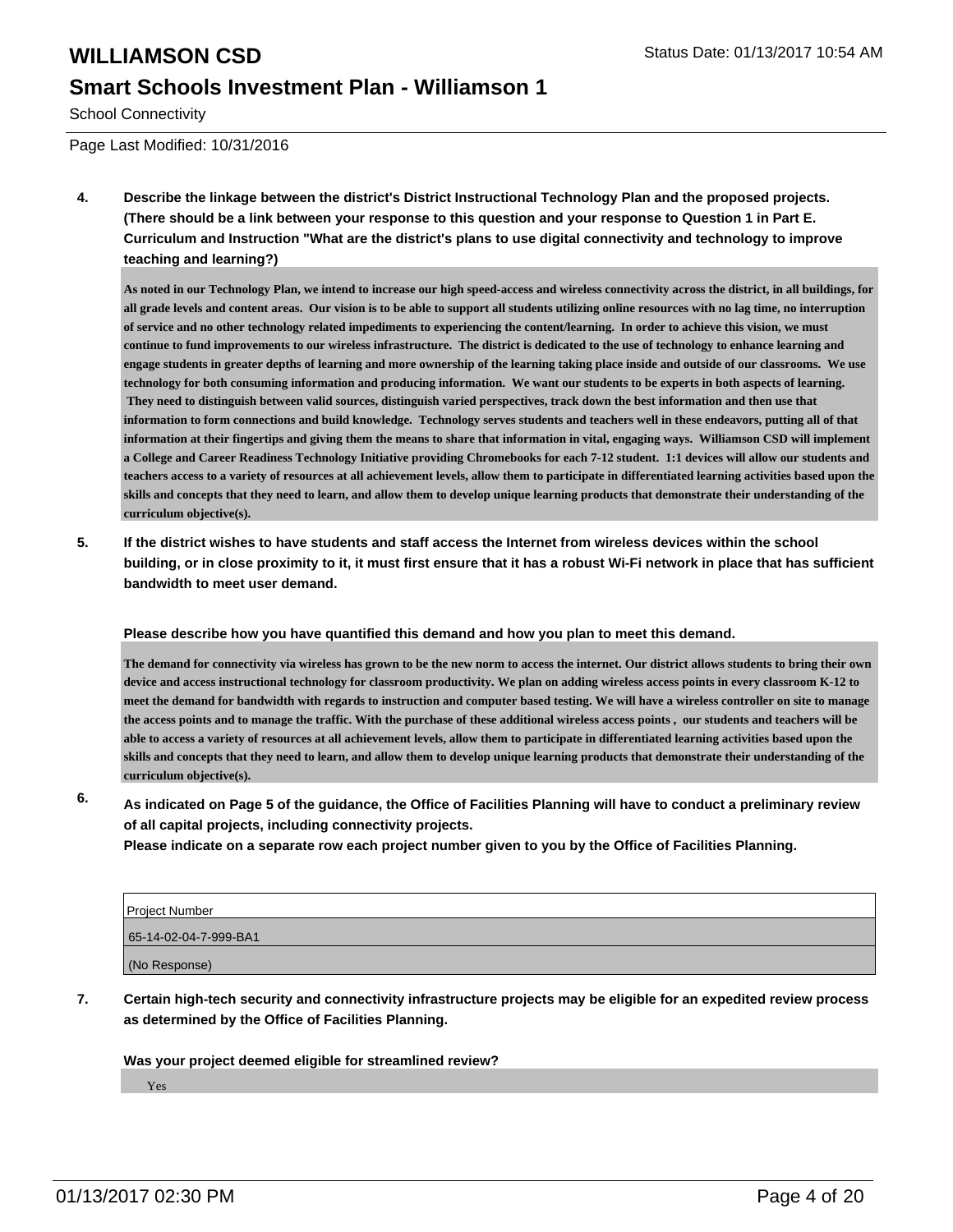School Connectivity

Page Last Modified: 10/31/2016

**7a. Districts that choose the Streamlined Review Process will be required to certify that they have reviewed all installations with their licensed architect or engineer of record and provide that person's name and license number. The licensed professional must review the products and proposed method of installation prior to implementation and review the work during and after completion in order to affirm that the work was codecompliant, if requested.**

■ I certify that I have reviewed all installations with a licensed architect or engineer of record.

**8. Include the name and license number of the architect or engineer of record.**

| <i>Name</i>             | License Number |
|-------------------------|----------------|
| <b>SEI Design Group</b> | 17193          |
| (No Response)           | (No Response)  |

**9. If you are submitting an allocation for School Connectivity complete this table. Note that the calculated Total at the bottom of the table must equal the Total allocation for this category that you entered in the SSIP Overview overall budget.** 

|                                            | Sub-              |
|--------------------------------------------|-------------------|
|                                            | <b>Allocation</b> |
| Network/Access Costs                       | 4,000             |
| <b>Outside Plant Costs</b>                 | (No Response)     |
| School Internal Connections and Components | 10,000            |
| <b>Professional Services</b>               | (No Response)     |
| Testing                                    | (No Response)     |
| <b>Other Upfront Costs</b>                 | (No Response)     |
| <b>Other Costs</b>                         | (No Response)     |
| Totals:                                    | 14,000            |

**10. Please detail the type, quantity, per unit cost and total cost of the eligible items under each sub-category. This is especially important for any expenditures listed under the "Other" category. All expenditures must be eligible for tax-exempt financing to be reimbursed through the SSBA. Sufficient detail must be provided so that we can verify this is the case. If you have any questions, please contact us directly through smartschools@nysed.gov. NOTE: Wireless Access Points should be included in this category, not under Classroom Educational Technology, except those that will be loaned/purchased for nonpublic schools.**

| Select the allowable expenditure<br>Item to be purchased |                        | Quantity | Cost per Item | <b>Total Cost</b> |
|----------------------------------------------------------|------------------------|----------|---------------|-------------------|
| type.                                                    |                        |          |               |                   |
| Repeat to add another item under                         |                        |          |               |                   |
| each type.                                               |                        |          |               |                   |
| Network/Access Costs                                     | Wireless Access points |          | 800           | 4.000             |
| <b>Connections/Components</b>                            | cabling and Wiring     |          | 10.000        | 10.000            |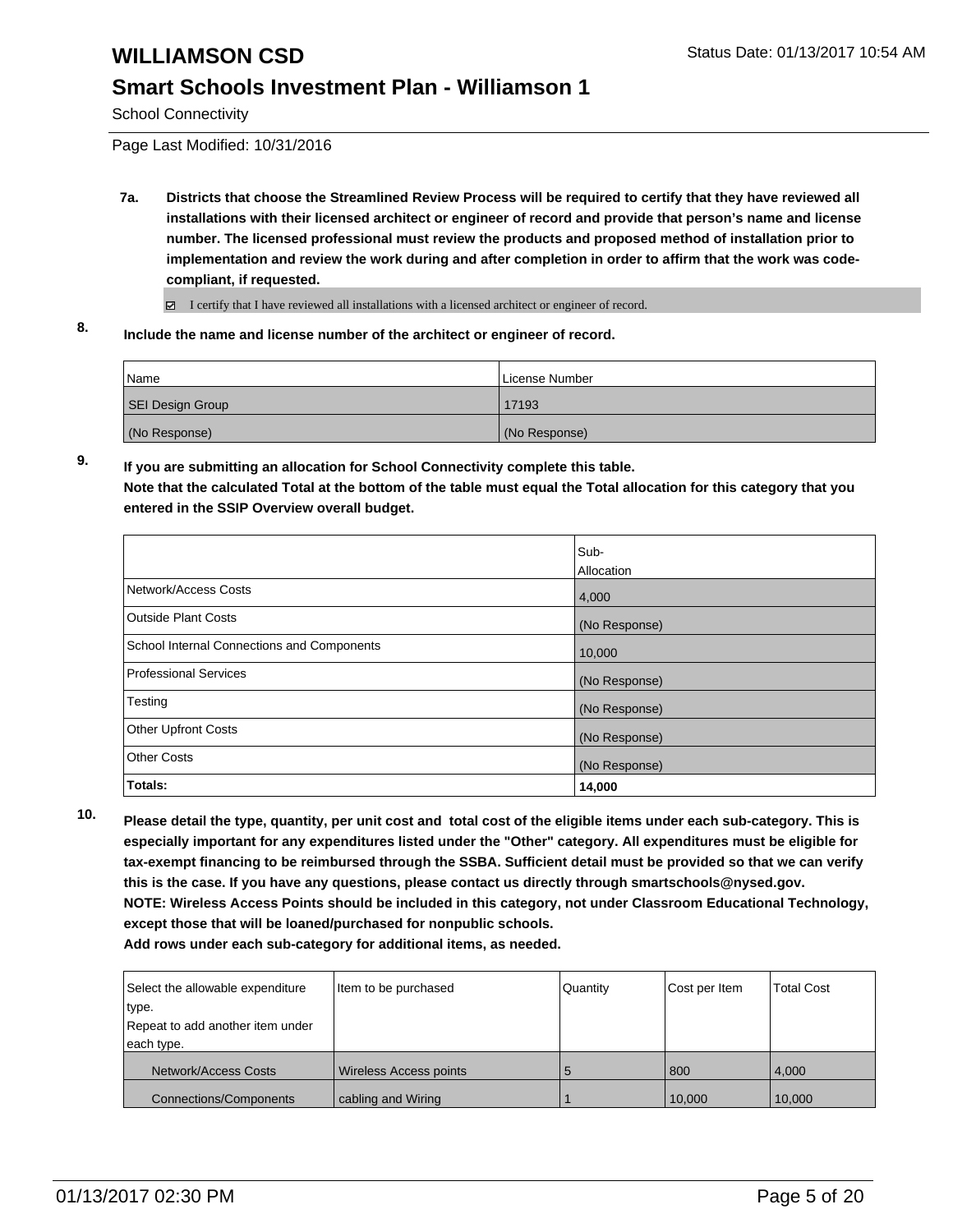Community Connectivity (Broadband and Wireless)

Page Last Modified: 10/31/2016

**1. Describe how you intend to use Smart Schools Bond Act funds for high-speed broadband and/or wireless connectivity projects in the community.**

NA

**2. Please describe how the proposed project(s) will promote student achievement and increase student and/or staff access to the Internet in a manner that enhances student learning and/or instruction outside of the school day and/or school building.**

NA

**3. Community connectivity projects must comply with all the necessary local building codes and regulations (building and related permits are not required prior to plan submission).**

 $\boxtimes$  I certify that we will comply with all the necessary local building codes and regulations.

**4. Please describe the physical location of the proposed investment.**

NA

**5. Please provide the initial list of partners participating in the Community Connectivity Broadband Project, along with their Federal Tax Identification (Employer Identification) number.**

| <b>Project Partners</b> | Federal ID #  |
|-------------------------|---------------|
| (No Response)           | (No Response) |

**6. If you are submitting an allocation for Community Connectivity, complete this table. Note that the calculated Total at the bottom of the table must equal the Total allocation for this category that you entered in the SSIP Overview overall budget.**

|                                    | Sub-Allocation |
|------------------------------------|----------------|
| Network/Access Costs               | (No Response)  |
| <b>Outside Plant Costs</b>         | (No Response)  |
| Tower Costs                        | (No Response)  |
| <b>Customer Premises Equipment</b> | (No Response)  |
| <b>Professional Services</b>       | (No Response)  |
| Testing                            | (No Response)  |
| <b>Other Upfront Costs</b>         | (No Response)  |
| <b>Other Costs</b>                 | (No Response)  |
| Totals:                            | 0              |

- 
- **7. Please detail the type, quantity, per unit cost and total cost of the eligible items under each sub-category. This is especially important for any expenditures listed under the "Other" category. All expenditures must be capital-bond eligible to be reimbursed through the SSBA. If you have any questions, please contact us directly through smartschools@nysed.gov.**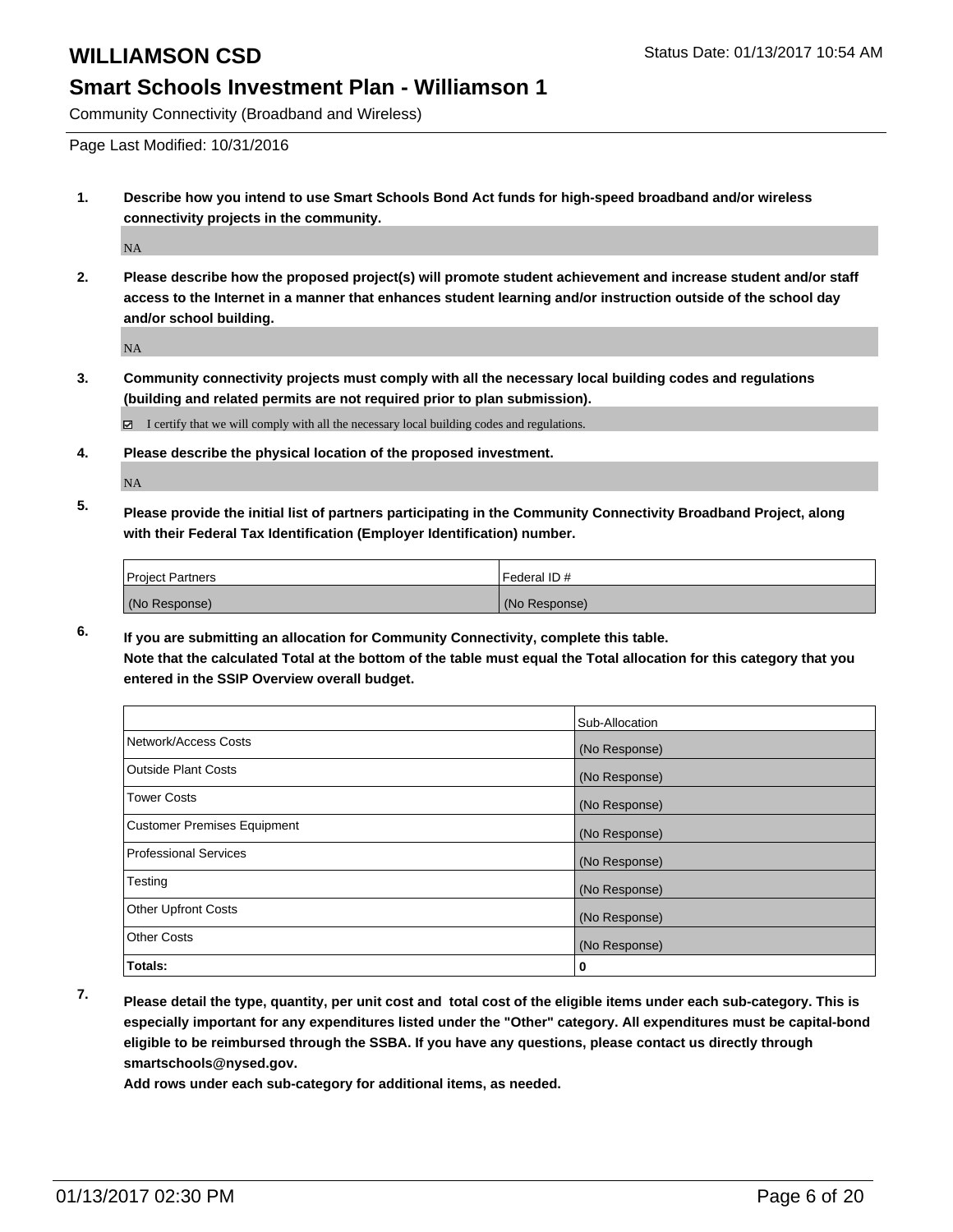Community Connectivity (Broadband and Wireless)

Page Last Modified: 10/31/2016

| Select the allowable expenditure | Item to be purchased | Quantity      | Cost per Item | Total Cost    |
|----------------------------------|----------------------|---------------|---------------|---------------|
| type.                            |                      |               |               |               |
| Repeat to add another item under |                      |               |               |               |
| each type.                       |                      |               |               |               |
| (No Response)                    | (No Response)        | (No Response) | (No Response) | (No Response) |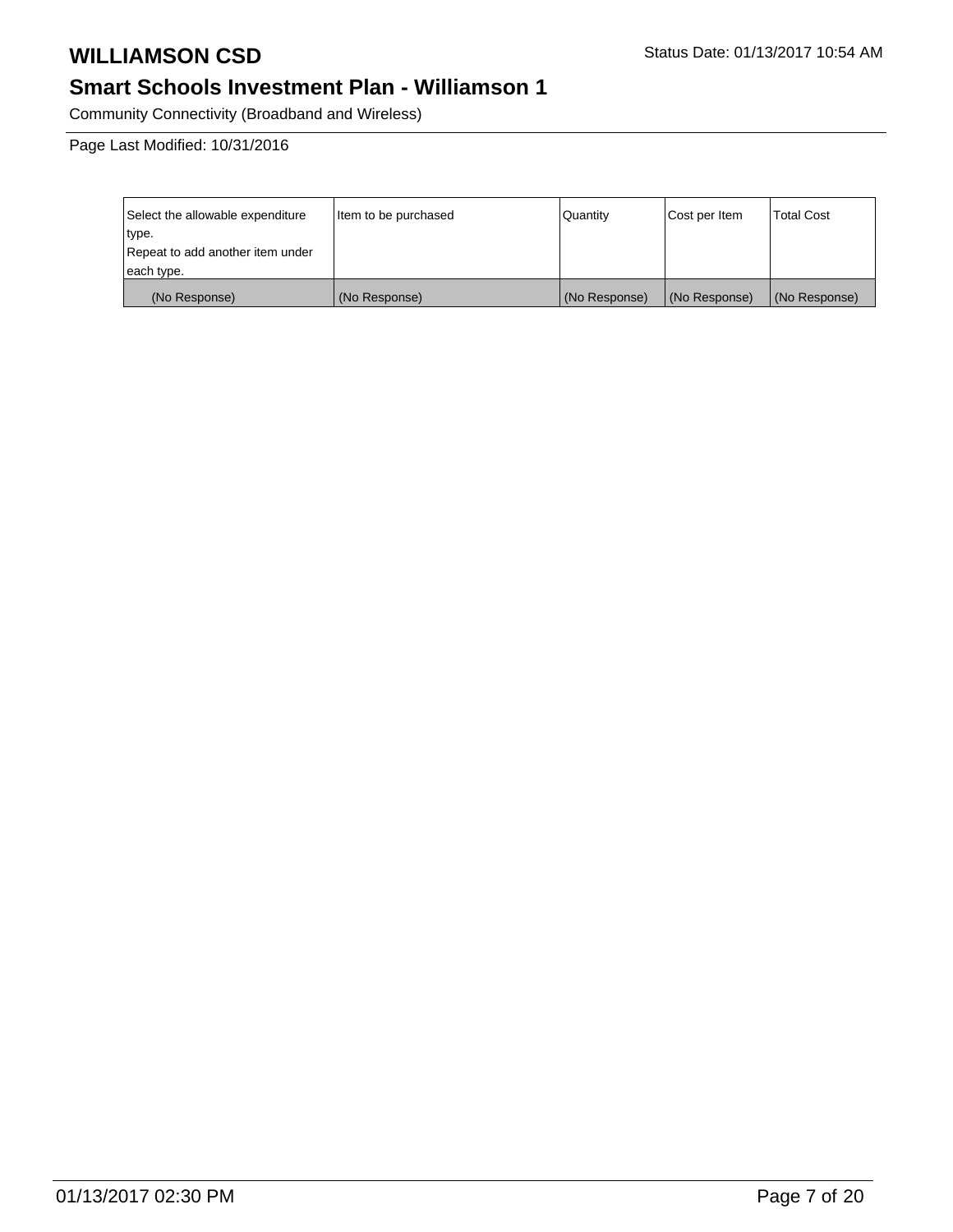Classroom Learning Technology

Page Last Modified: 12/05/2016

**1. In order for students and faculty to receive the maximum benefit from the technology made available under the Smart Schools Bond Act, their school buildings must possess sufficient connectivity infrastructure to ensure that devices can be used during the school day. Smart Schools Investment Plans must demonstrate that sufficient infrastructure that meets the Federal Communications Commission's 100 Mbps per 1,000 students standard currently exists in the buildings where new devices will be deployed, or is a planned use of a portion of Smart Schools Bond Act funds, or is under development through another funding source.**

**Smart Schools Bond Act funds used for technology infrastructure or classroom technology investments must increase the number of school buildings that meet or exceed the minimum speed standard of 100 Mbps per 1,000 students and staff within 12 months. This standard may be met on either a contracted 24/7 firm service or a "burstable" capability. If the standard is met under the burstable criteria, it must be:**

**1. Specifically codified in a service contract with a provider, and**

**2. Guaranteed to be available to all students and devices as needed, particularly during periods of high demand, such as computer-based testing (CBT) periods.**

**Please describe how your district already meets or is planning to meet this standard within 12 months of plan submission.**

**The district currently has a 10 Gbps connection between all schools and between all data rooms within each building. Each data closet provides 1Gbps connections to all station outlets and wireless access points that provides access to the network for all students and staff.**

- **1a. If a district believes that it will be impossible to meet this standard within 12 months, it may apply for a waiver of this requirement, as described on the Smart Schools website. The waiver must be filed and approved by SED prior to submitting this survey.**
	- $\Box$  By checking this box, you are certifying that the school district has an approved waiver of this requirement on file with the New York State Education Department.

## **2. Connectivity Speed Calculator (Required)**

|                         | l Number of<br>Students | Multiply by<br>100 Kbps | Divide by 1000 Current Speed   Expected<br>to Convert to<br>Required<br>Speed in Mb | l in Mb | Speed to be<br>Attained Within   Required<br>12 Months | Expected Date<br>l When<br>Speed Will be<br>l Met |
|-------------------------|-------------------------|-------------------------|-------------------------------------------------------------------------------------|---------|--------------------------------------------------------|---------------------------------------------------|
| <b>Calculated Speed</b> | 1.137                   | 113.700                 | 113.7                                                                               | 1000    | 1000                                                   | NA                                                |

**3. If the district wishes to have students and staff access the Internet from wireless devices within the school building, or in close proximity to it, it must first ensure that it has a robust Wi-Fi network in place that has sufficient bandwidth to meet user demand.**

**Please describe how you have quantified this demand and how you plan to meet this demand.**

**The existing wireless network in all of the district's instructional buildings was upgraded within the last 3 years and consists of Meru wireless standard access points that are managed by one wireless controller. Almost all classrooms in the High School, Middle School and the elementary schools have a wireless access point that can account for 40 to 50 students simultaneously. The district uses secure SSIDs to connect to the district's wireless network.**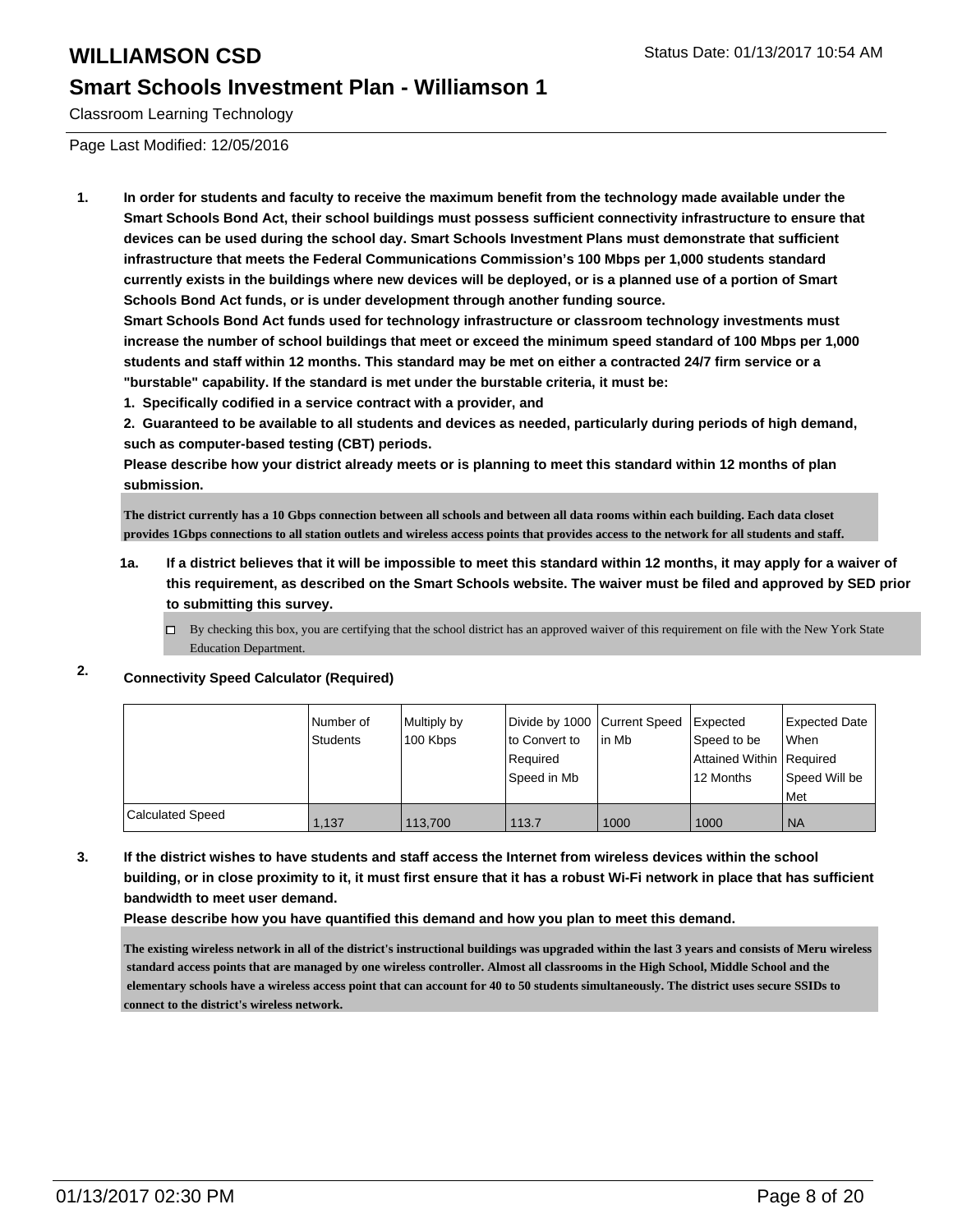Classroom Learning Technology

Page Last Modified: 12/05/2016

**4. All New York State public school districts are required to complete and submit an Instructional Technology Plan survey to the New York State Education Department in compliance with Section 753 of the Education Law and per Part 100.12 of the Commissioner's Regulations.**

**Districts that include educational technology purchases as part of their Smart Schools Investment Plan must have a submitted and approved Instructional Technology Plan survey on file with the New York State Education Department.**

- By checking this box, you are certifying that the school district has an approved Instructional Technology Plan survey on file with the New York State Education Department.
- **5. Describe the devices you intend to purchase and their compatibility with existing or planned platforms or systems. Specifically address the adequacy of each facility's electrical, HVAC and other infrastructure necessary to install and support the operation of the planned technology.**
	- **• Interactive Whiteboards We plan to upgrade 60 classrooms including libraries in each building**
	- **• Computer Server/ Storage area network upgrading Districts current backup system to provide more space and provide for a disaster recovery plan**
	- **• Laptop Computers The district plans to purchase additional Chromebooks that our compatible with our existing 1:1 College initiative for 9-12th graders.**
	- **• Tablet Computers Also included in the plan is the purchase of additional iPads for Math classrooms and the Elementary School.**
	- **• Desktop Computers Plan to create a graphic design lab with Apple iMac**
	- **• Document Cameras Plan to provide staff with document cameras to assist in grading and instruction.**
	- **• T-1 Calculators Provide for Middle School and High School Math Departments to assist with instruction.**
	- **•** *Protective cases* **To provide students with protective cases to protect chromebooks for our existing 1:1 College initiative for 9-12th graders.**
	- **• Chromebook Carts To provide mobile classrooms for all classes K-12.**

**The district has adequate electric supply, HVAC, and other necessary infrastructure for all the above items and has a back up generator to prevent power surges. In addition, we believe we have adequate staffing and other technical support that may be required for the planned technology.**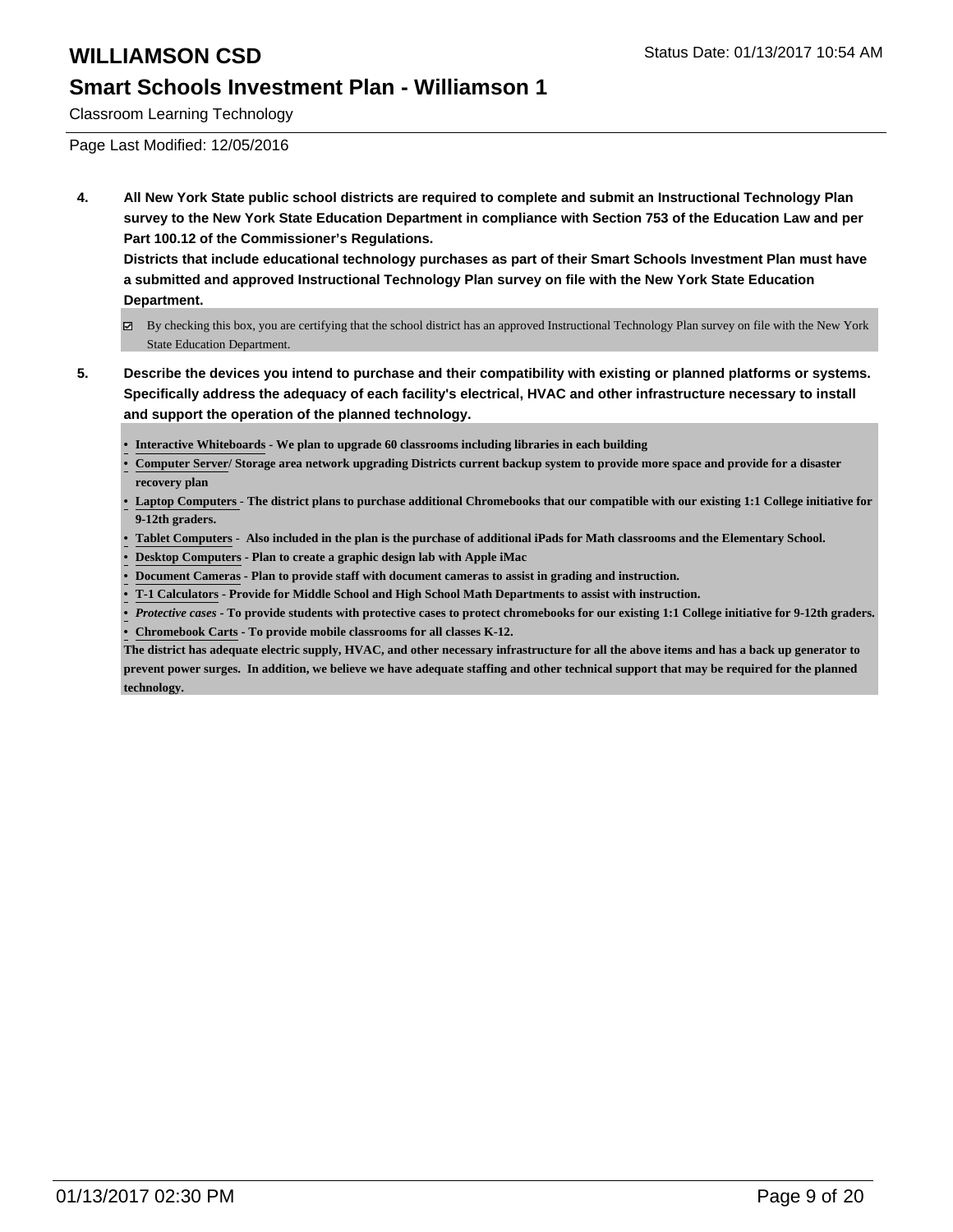Classroom Learning Technology

Page Last Modified: 12/05/2016

- **6. Describe how the proposed technology purchases will:**
	- **> enhance differentiated instruction;**
	- **> expand student learning inside and outside the classroom;**
	- **> benefit students with disabilities and English language learners; and**
	- **> contribute to the reduction of other learning gaps that have been identified within the district.**

**The expectation is that districts will place a priority on addressing the needs of students who struggle to succeed in a rigorous curriculum. Responses in this section should specifically address this concern and align with the district's Instructional Technology Plan (in particular Question 2 of E. Curriculum and Instruction: "Does the district's instructional technology plan address the needs of students with disabilities to ensure equitable access to instruction, materials and assessments?" and Question 3 of the same section: "Does the district's instructional technology plan address the provision of assistive technology specifically for students with disabilities to ensure access to and participation in the general curriculum?"**

**The proposed technology purchases:**

 **Provide many opportunities for differentiation by enabling student technology use through the 1:1, opportunities for teachers and students to see**

 **individual and shared work through interactive displays, and enabling collaborative instructional learning through multiple devices. •In the classroom, students and teachers will have access to a wide array of programs, tools and learning resources such as SmartNotebook, Google Classroom, and a new online curriculum, instruction, and professional development program. as well as the opportunity to make connections with other students, classes and professionals outside the classroom through streaming technologies. Various learning management platforms and cloud-based tools are available to students outside the classroom.**

 **•Students with disabilities and ELL students who are included in the 1:1 program, and who have programs such as DragonSpeak and ZoomText to**

 **help develop skills. They benefit from the visual and tactile activities enabled through SmartBoards, and the freedom to explore and practice various technologies allowed through innovation centers.**

 **•Allow teachers to more closely monitor students, and even to interact with them and their work outside the classroom. Teachers will be aware more**

 **quickly which students need intervention, and will have more tools to help them. Students will become more in control of their learning, developing research and analytic skills along with core knowledge.**

**7. Where appropriate, describe how the proposed technology purchases will enhance ongoing communication with parents and other stakeholders and help the district facilitate technology-based regional partnerships, including distance learning and other efforts.**

**The interactive displays will enhance learning capabilities through making it easy to expand curriculum development and enhance presentation content by integrating multiple materials into a lesson: virtually any electronic file or any content from the Internet can be used – not to mention any online educational resource or app. Students and teachers can then annotate and highlight these materials directly on the screen with a fingertip or stylus – bringing a new level of interactivity to the classroom. Google Classroom will allow staff and students to communicate to parents and the world. The 1:1 program allows students to take their Chromebook home and connect to the same resources they do while they are in the classroom.**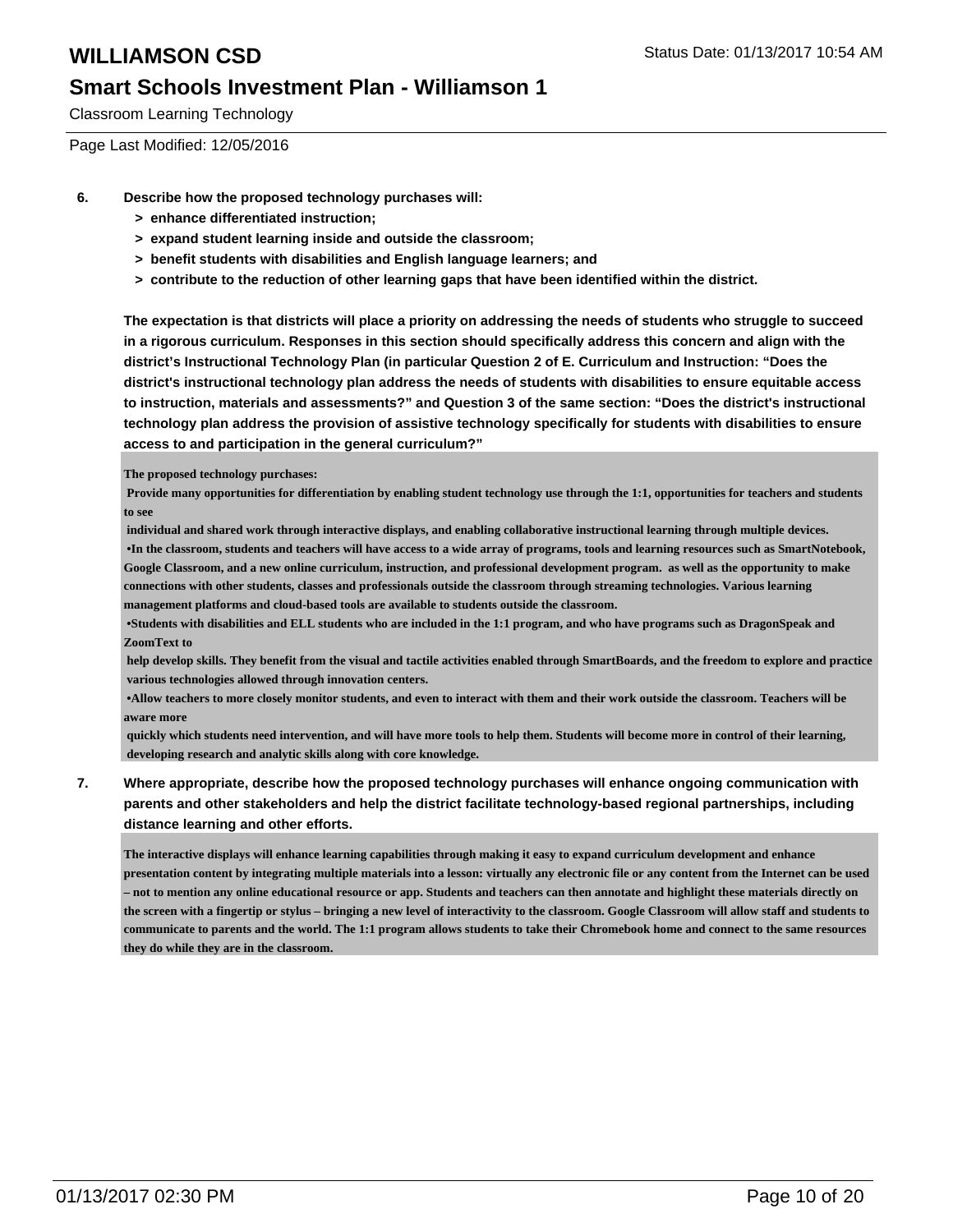Classroom Learning Technology

Page Last Modified: 12/05/2016

**8. Describe the district's plan to provide professional development to ensure that administrators, teachers and staff can employ the technology purchased to enhance instruction successfully.**

**Note: This response should be aligned and expanded upon in accordance with your district's response to Question 1 of F. Professional Development of your Instructional Technology Plan: "Please provide a summary of professional development offered to teachers and staff, for the time period covered by this plan, to support technology to enhance teaching and learning. Please include topics, audience and method of delivery within your summary."**

**The District will offer professional development on a consistent basis in a variety of formats to support the technologies purchased through the**

 **proposed projects. Training will occur:**

**•In small groups, differentiated by various methods depending on training (grade level, content area, level of comfort, job assignment), in sessions designed to provide training on specific devices, programs or resources**

- **In large groups when needed for a consistent message, introduction to concepts applicable to all**
- **Individually whenever requested by training a "representative" to bring learning back to a grade level/content group or team**
- **Designated Groups of teachers, administrators and staff exploring specific programs or devices for particular curricular needs Training will be provided by:**
- **District personnel on instructional technology assignments, who will be available for small group trainings but also individual sessions District trainers pushing in to classrooms, modeling provision of instructional technology use and instruction to students that teachers can then replicate**

 **•In addition to face-to-face training, professional development will be available at all times through:**

- **District webpages dedicated to instructional technology tips, ideas**
- **Collection of district-designed technology tutorials in text and video for different programs, applications or instructional technology tasks Here are some examples of the Professional Development being offered :**

Tech Curriculum Standards - K-12

K-12 Curriculum Writing

K-4 Content Area Integration (Sci & SS)

New PM software

Science New Standards Alignment 5-12

Credit Recovery Modules

Google Basics - Docs, Mail, Calendar

Google Apps

eDoctrina - Basics and Online Testing

Google Classroom/Chromebooks

ST Gradebook

Classroom Tech Tools - iPads, Chromebooks

and Interactive Touchscreens

Social Media for Educators Ts and Ss

Flipped Classrooms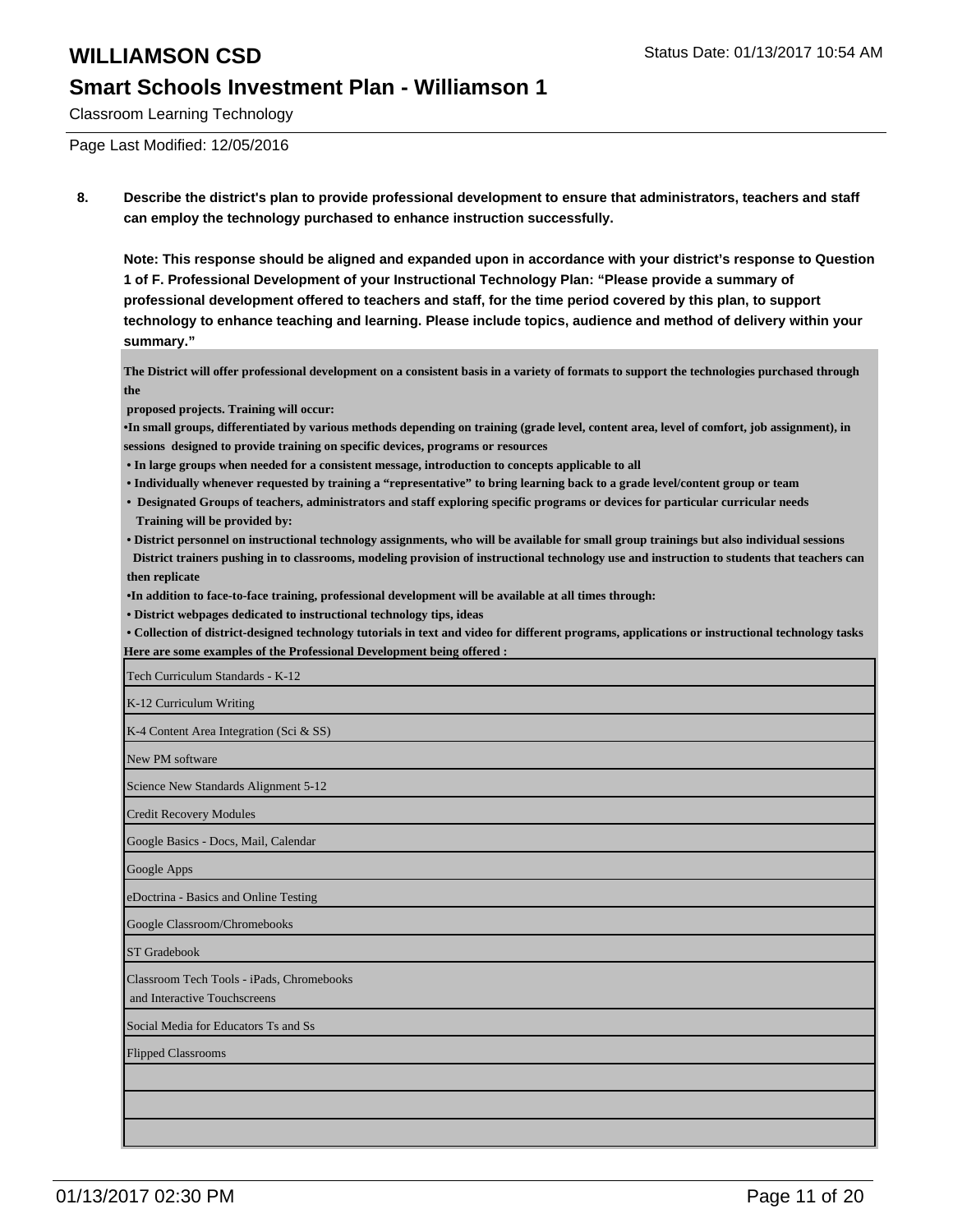Classroom Learning Technology

Page Last Modified: 12/05/2016

**9. Districts must contact the SUNY/CUNY teacher preparation program that supplies the largest number of the district's new teachers to request advice on innovative uses and best practices at the intersection of pedagogy and educational technology.**

By checking this box, you certify that you have contacted the SUNY/CUNY teacher preparation program that supplies the largest number of your new teachers to request advice on these issues.

**9a. Please enter the name of the SUNY or CUNY Institution that you contacted.**

SUNY OSWEGO

**9b. Enter the primary Institution phone number.**

315-312-4061

**9c. Enter the name of the contact person with whom you consulted and/or will be collaborating with on innovative uses of technology and best practices.**

Marcia Burrell

**10. A district whose Smart Schools Investment Plan proposes the purchase of technology devices and other hardware must account for nonpublic schools in the district.**

**Are there nonpublic schools within your school district?**

Yes

- $\boxtimes$  No
- **11. Nonpublic Classroom Technology Loan Calculator**

**The Smart Schools Bond Act provides that any Classroom Learning Technology purchases made using Smart Schools funds shall be lent, upon request, to nonpublic schools in the district. However, no school district shall be required to loan technology in amounts greater than the total obtained and spent on technology pursuant to the Smart Schools Bond Act and the value of such loan may not exceed the total of \$250 multiplied by the nonpublic school enrollment in the base year at the time of enactment.**

**See:**

**http://www.p12.nysed.gov/mgtserv/smart\_schools/docs/Smart\_Schools\_Bond\_Act\_Guidance\_04.27.15\_Final.pdf.**

|                                       | 1. Classroom<br>Technology<br>Sub-allocation | 2. Public<br><b>Enrollment</b><br>$(2014-15)$ | 3. Nonpublic<br>Enrollment<br>$(2014-15)$ | 4. Sum of<br>Public and<br>Nonpublic<br><b>Enrollment</b>                                     | 5. Total Per<br>Pupil Sub-<br>lallocation | 6. Total<br>Nonpublic Loan<br>l Amount |
|---------------------------------------|----------------------------------------------|-----------------------------------------------|-------------------------------------------|-----------------------------------------------------------------------------------------------|-------------------------------------------|----------------------------------------|
| Calculated Nonpublic Loan<br>l Amount |                                              |                                               |                                           | (No Response)   (No Response)   (No Response)   (No Response)   (No Response)   (No Response) |                                           |                                        |

- **12. To ensure the sustainability of technology purchases made with Smart Schools funds, districts must demonstrate a long-term plan to maintain and replace technology purchases supported by Smart Schools Bond Act funds. This sustainability plan shall demonstrate a district's capacity to support recurring costs of use that are ineligible for Smart Schools Bond Act funding such as device maintenance, technical support, Internet and wireless fees, maintenance of hotspots, staff professional development, building maintenance and the replacement of incidental items. Further, such a sustainability plan shall include a long-term plan for the replacement of purchased devices and equipment at the end of their useful life with other funding sources.**
	- $\boxtimes$  By checking this box, you certify that the district has a sustainability plan as described above.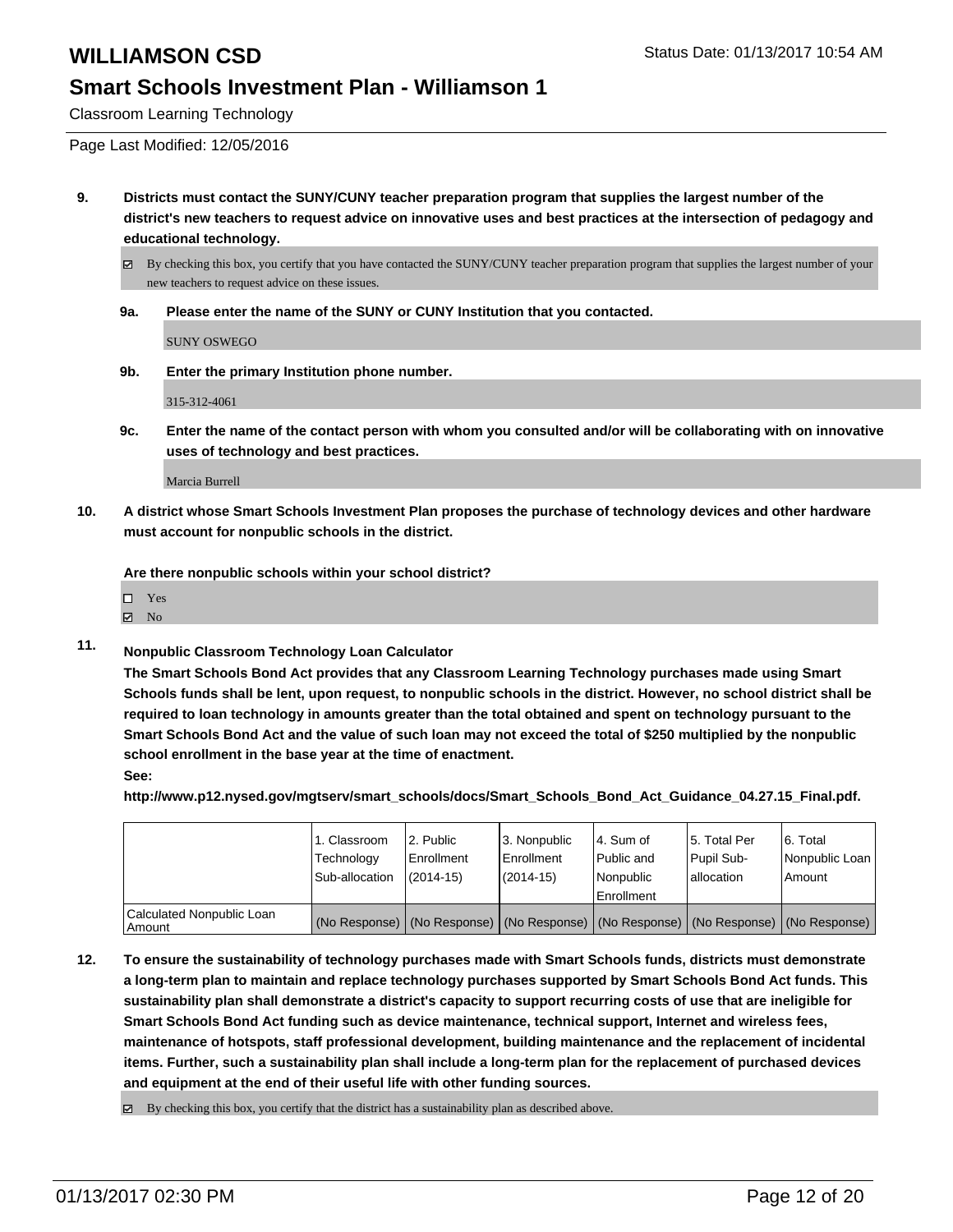Classroom Learning Technology

Page Last Modified: 12/05/2016

**13. Districts must ensure that devices purchased with Smart Schools Bond funds will be distributed, prepared for use, maintained and supported appropriately. Districts must maintain detailed device inventories in accordance with generally accepted accounting principles.**

By checking this box, you certify that the district has a distribution and inventory management plan and system in place.

**14. If you are submitting an allocation for Classroom Learning Technology complete this table. Note that the calculated Total at the bottom of the table must equal the Total allocation for this category that you entered in the SSIP Overview overall budget.**

|                          | Sub-Allocation |
|--------------------------|----------------|
| Interactive Whiteboards  | 252,000        |
| Computer Servers         | 30,000         |
| <b>Desktop Computers</b> | 20,000         |
| Laptop Computers         | 275,000        |
| <b>Tablet Computers</b>  | 60,000         |
| <b>Other Costs</b>       | 22,750         |
| Totals:                  | 659,750        |

**15. Please detail the type, quantity, per unit cost and total cost of the eligible items under each sub-category. This is especially important for any expenditures listed under the "Other" category. All expenditures must be capital-bond eligible to be reimbursed through the SSBA. If you have any questions, please contact us directly through smartschools@nysed.gov.**

**Please specify in the "Item to be Purchased" field which specific expenditures and items are planned to meet the district's nonpublic loan requirement, if applicable.**

**NOTE: Wireless Access Points that will be loaned/purchased for nonpublic schools should ONLY be included in this category, not under School Connectivity, where public school districts would list them. Add rows under each sub-category for additional items, as needed.**

| Select the allowable expenditure | Item to be Purchased                    | Quantity | Cost per Item | <b>Total Cost</b> |
|----------------------------------|-----------------------------------------|----------|---------------|-------------------|
| type.                            |                                         |          |               |                   |
| Repeat to add another item under |                                         |          |               |                   |
| each type.                       |                                         |          |               |                   |
| Interactive Whiteboards          | ActivPanel 70 & ClassFlow Connect       | 60       | 4,200         | 252,000           |
| <b>Computer Servers</b>          | Storage Area Network EMC Insignia       | 1        | 30,000        | 30,000            |
|                                  | VNX Dual Processor 12 TB capacity       |          |               |                   |
| <b>Laptop Computers</b>          | Chromebooks                             | 1000     | 275           | 275,000           |
| <b>Tablet Computers</b>          | iPad Alr2                               | 120      | 500           | 60,000            |
| <b>Desktop Computers</b>         | Apple iMac's 27                         | 10       | 2,000         | 20,000            |
| <b>Other Costs</b>               | Mobile Carts to house Chromebooks       | 10       | 800           | 8,000             |
| <b>Other Costs</b>               | <b>Document Cameras</b>                 | 50       | 100           | 5,000             |
| <b>Other Costs</b>               | <b>T1 Calculators</b>                   | 30       | 125           | 3,750             |
| <b>Other Costs</b>               | <b>Protective Cases for Chromebooks</b> | 400      | 15            | 6,000             |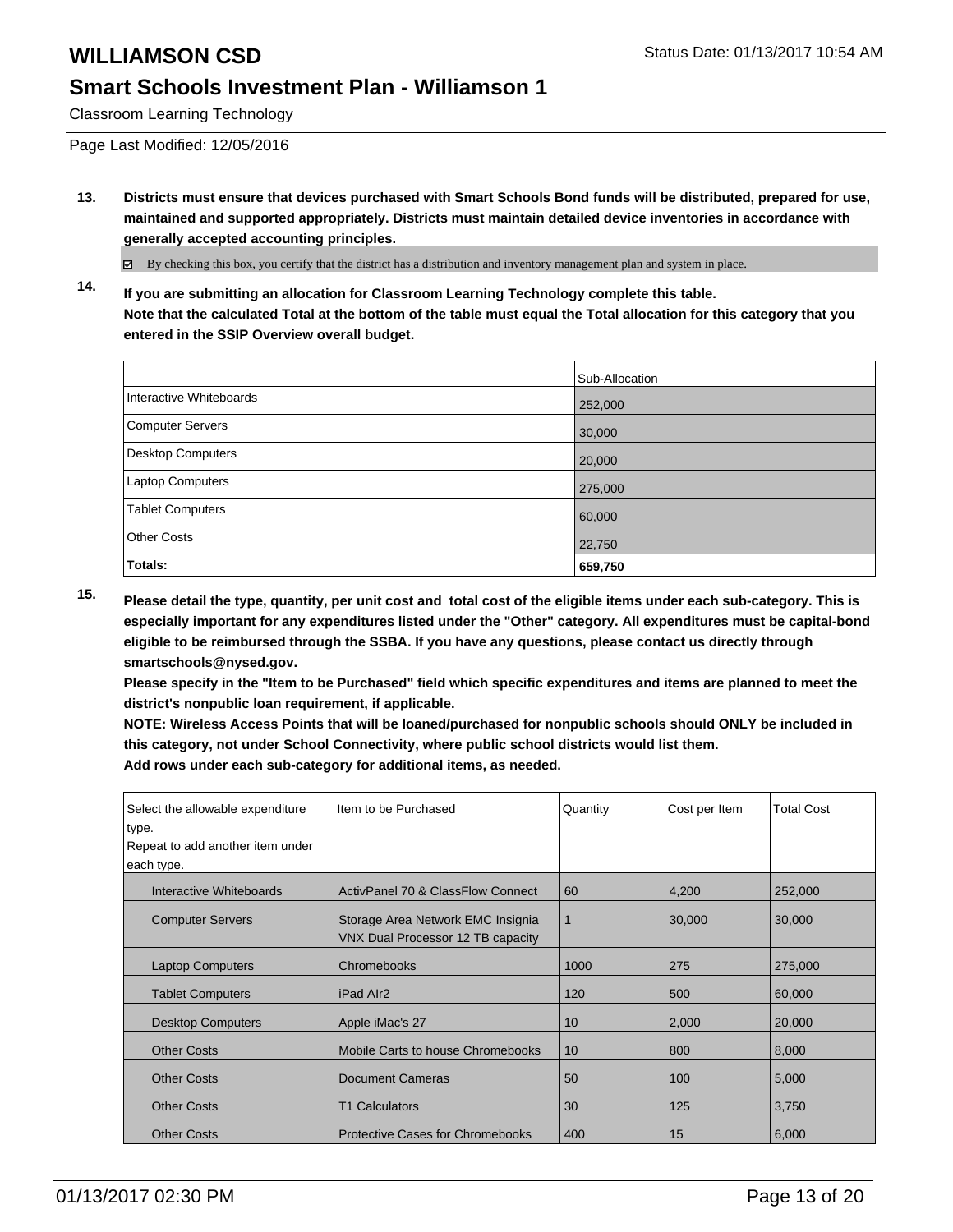Pre-Kindergarten Classrooms

Page Last Modified: 10/31/2016

**1. Provide information regarding how and where the district is currently serving pre-kindergarten students and justify the need for additional space with enrollment projections over 3 years.**

No Response

- **2. Describe the district's plan to construct, enhance or modernize education facilities to accommodate prekindergarten programs. Such plans must include:**
	- **Specific descriptions of what the district intends to do to each space;**
	- **An affirmation that pre-kindergarten classrooms will contain a minimum of 900 square feet per classroom;**
	- **The number of classrooms involved;**
	- **The approximate construction costs per classroom; and**
	- **Confirmation that the space is district-owned or has a long-term lease that exceeds the probable useful life of the improvements.**

No Response

**3. Smart Schools Bond Act funds may only be used for capital construction costs. Describe the type and amount of additional funds that will be required to support ineligible ongoing costs (e.g. instruction, supplies) associated with any additional pre-kindergarten classrooms that the district plans to add.**

No Response

**4. All plans and specifications for the erection, repair, enlargement or remodeling of school buildings in any public school district in the State must be reviewed and approved by the Commissioner. Districts that plan capital projects using their Smart Schools Bond Act funds will undergo a Preliminary Review Process by the Office of Facilities Planning.**

**Please indicate on a separate row each project number given to you by the Office of Facilities Planning.**

| Project Number |  |  |
|----------------|--|--|
| (No Response)  |  |  |

**5. If you have made an allocation for Pre-Kindergarten Classrooms, complete this table.**

**Note that the calculated Total at the bottom of the table must equal the Total allocation for this category that you entered in the SSIP Overview overall budget.**

|                                          | Sub-Allocation |
|------------------------------------------|----------------|
| Construct Pre-K Classrooms               | (No Response)  |
| Enhance/Modernize Educational Facilities | (No Response)  |
| <b>Other Costs</b>                       | (No Response)  |
| Totals:                                  |                |

**6. Please detail the type, quantity, per unit cost and total cost of the eligible items under each sub-category. This is especially important for any expenditures listed under the "Other" category. All expenditures must be capital-bond eligible to be reimbursed through the SSBA. If you have any questions, please contact us directly through smartschools@nysed.gov.**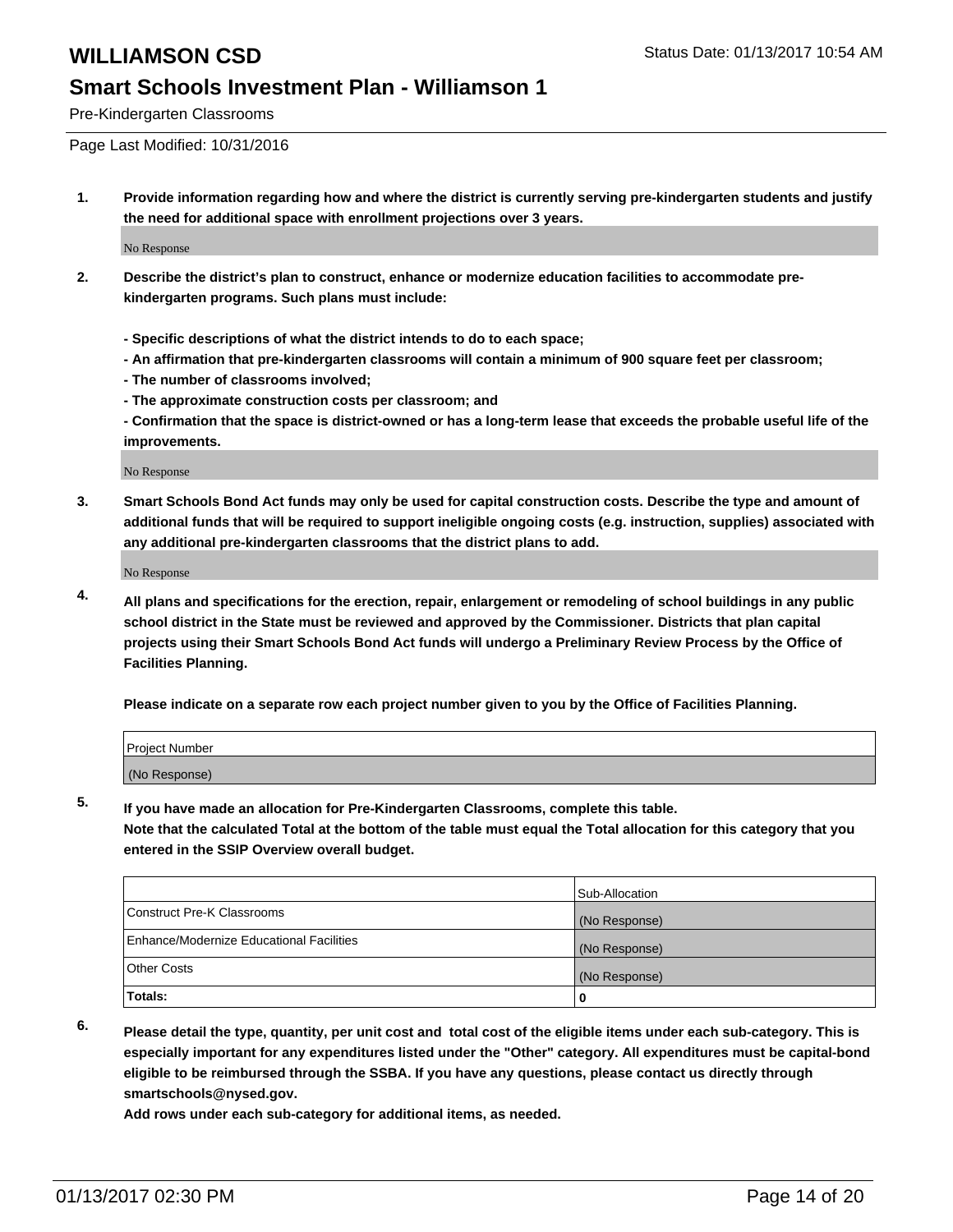# **WILLIAMSON CSD** Status Date: 01/13/2017 10:54 AM

# **Smart Schools Investment Plan - Williamson 1**

Pre-Kindergarten Classrooms

Page Last Modified: 10/31/2016

| Select the allowable expenditure | Item to be purchased | Quantity      | Cost per Item | <b>Total Cost</b> |
|----------------------------------|----------------------|---------------|---------------|-------------------|
| type.                            |                      |               |               |                   |
| Repeat to add another item under |                      |               |               |                   |
| each type.                       |                      |               |               |                   |
| (No Response)                    | (No Response)        | (No Response) | (No Response) | (No Response)     |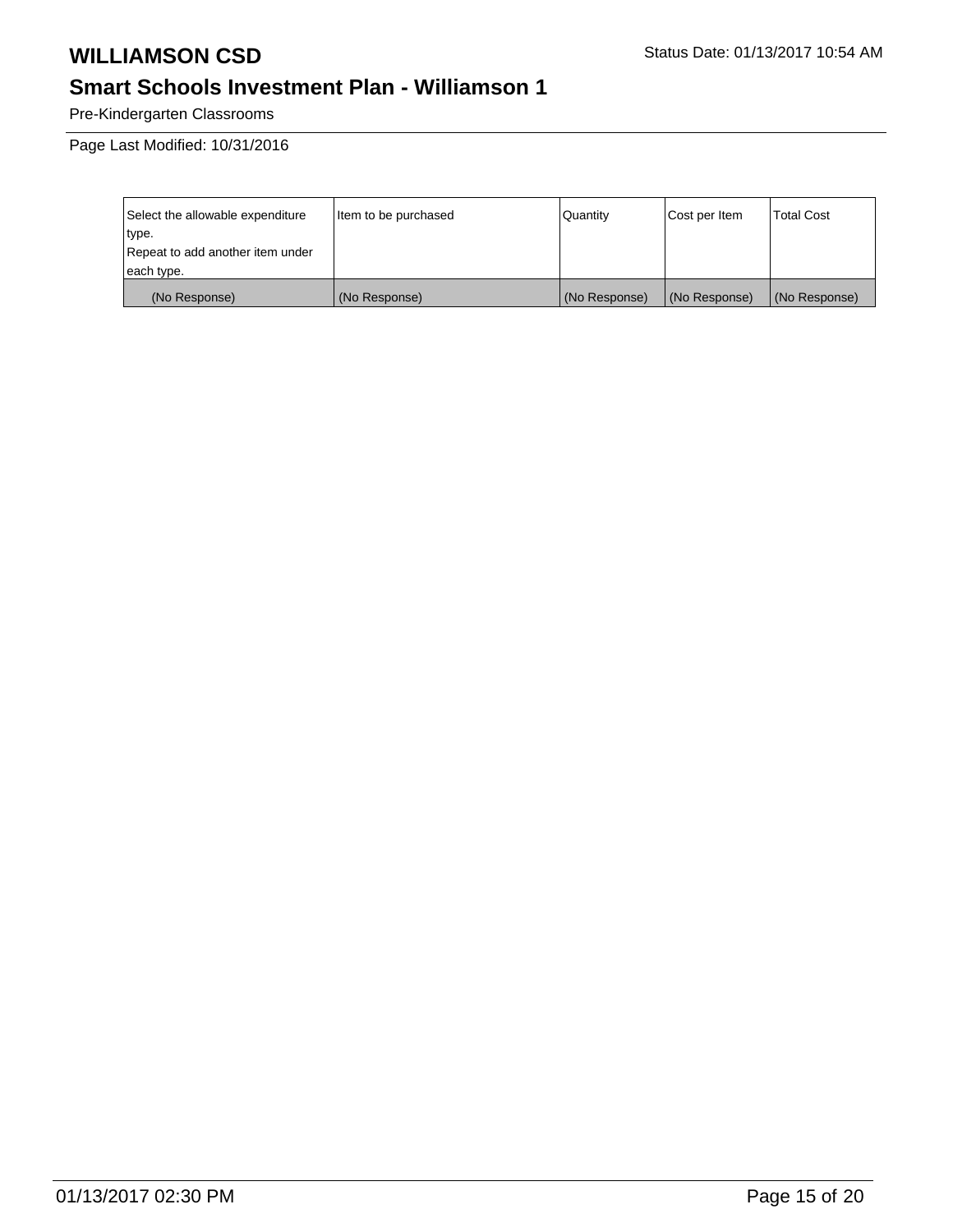Replace Transportable Classrooms

Page Last Modified: 10/31/2016

**1. Describe the district's plan to construct, enhance or modernize education facilities to provide high-quality instructional space by replacing transportable classrooms.**

No repsonse

**2. All plans and specifications for the erection, repair, enlargement or remodeling of school buildings in any public school district in the State must be reviewed and approved by the Commissioner. Districts that plan capital projects using their Smart Schools Bond Act funds will undergo a Preliminary Review Process by the Office of Facilities Planning.**

**Please indicate on a separate row each project number given to you by the Office of Facilities Planning.**

| <b>Project Number</b> |  |
|-----------------------|--|
| (No Response)         |  |

**3. For large projects that seek to blend Smart Schools Bond Act dollars with other funds, please note that Smart Schools Bond Act funds can be allocated on a pro rata basis depending on the number of new classrooms built that directly replace transportable classroom units.**

**If a district seeks to blend Smart Schools Bond Act dollars with other funds describe below what other funds are being used and what portion of the money will be Smart Schools Bond Act funds.**

No Response

**4. If you have made an allocation for Replace Transportable Classrooms, complete this table. Note that the calculated Total at the bottom of the table must equal the Total allocation for this category that you entered in the SSIP Overview overall budget.**

|                                                | Sub-Allocation |
|------------------------------------------------|----------------|
| Construct New Instructional Space              | (No Response)  |
| Enhance/Modernize Existing Instructional Space | (No Response)  |
| <b>Other Costs</b>                             | (No Response)  |
| Totals:                                        |                |

**5. Please detail the type, quantity, per unit cost and total cost of the eligible items under each sub-category. This is especially important for any expenditures listed under the "Other" category. All expenditures must be capital-bond eligible to be reimbursed through the SSBA. If you have any questions, please contact us directly through smartschools@nysed.gov.**

| Select the allowable expenditure | Item to be purchased | Quantity      | Cost per Item | <b>Total Cost</b> |
|----------------------------------|----------------------|---------------|---------------|-------------------|
| type.                            |                      |               |               |                   |
| Repeat to add another item under |                      |               |               |                   |
| each type.                       |                      |               |               |                   |
| (No Response)                    | (No Response)        | (No Response) | (No Response) | (No Response)     |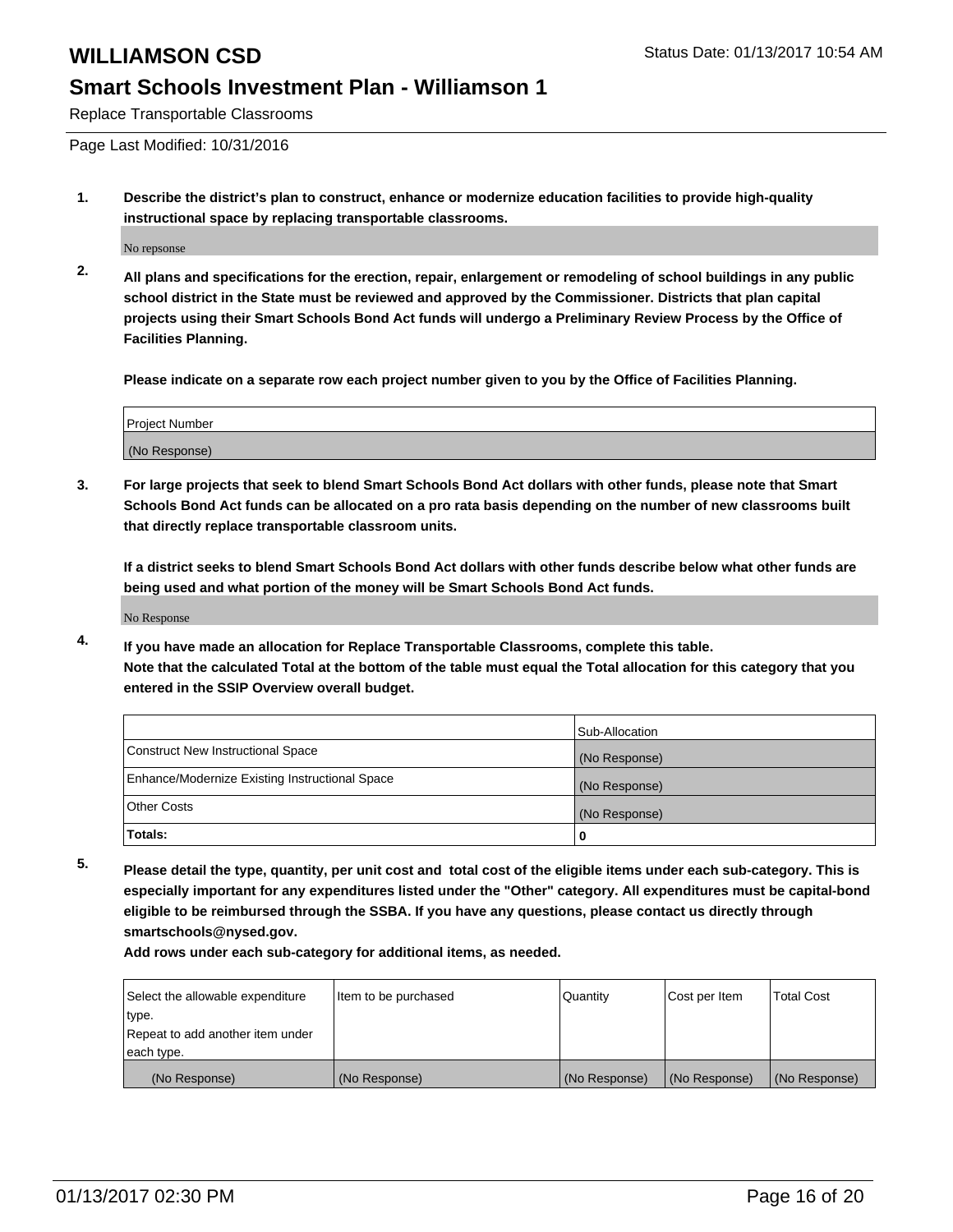High-Tech Security Features

Page Last Modified: 10/31/2016

**1. Describe how you intend to use Smart Schools Bond Act funds to install high-tech security features in school buildings and on school campuses.**

The SSBA funds will be used to enhance security at all of the district's schools. The funds will be used for additional IP high megapixel security cameras mostly on the exterior and interior cameras focusing on all entrance to the buildings. The cameras will be an extension of the district's existing Digital Video Management Software and recording servers.

**2. All plans and specifications for the erection, repair, enlargement or remodeling of school buildings in any public school district in the State must be reviewed and approved by the Commissioner. Districts that plan capital projects using their Smart Schools Bond Act funds will undergo a Preliminary Review Process by the Office of Facilities Planning.** 

**Please indicate on a separate row each project number given to you by the Office of Facilities Planning.**

| Project Number        |  |
|-----------------------|--|
|                       |  |
| 65-14-02-04-7-999-BA1 |  |

### **3. Was your project deemed eligible for streamlined Review?**

- Yes
- $\square$  No
- **3a. Districts with streamlined projects must certify that they have reviewed all installations with their licensed architect or engineer of record, and provide that person's name and license number. The licensed professional must review the products and proposed method of installation prior to implementation and review the work during and after completion in order to affirm that the work was code-compliant, if requested.**

By checking this box, you certify that the district has reviewed all installations with a licensed architect or engineer of record.

**4. Include the name and license number of the architect or engineer of record.**

| Name             | License Number |
|------------------|----------------|
| SEI Design Group | 17193          |

**5. If you have made an allocation for High-Tech Security Features, complete this table.**

**Note that the calculated Total at the bottom of the table must equal the Total allocation for this category that you entered in the SSIP Overview overall budget.**

|                                                      | Sub-Allocation |
|------------------------------------------------------|----------------|
| Capital-Intensive Security Project (Standard Review) | (No Response)  |
| Electronic Security System                           | 9,000          |
| <b>Entry Control System</b>                          | (No Response)  |
| Approved Door Hardening Project                      | (No Response)  |
| <b>Other Costs</b>                                   | (No Response)  |
| Totals:                                              | 9,000          |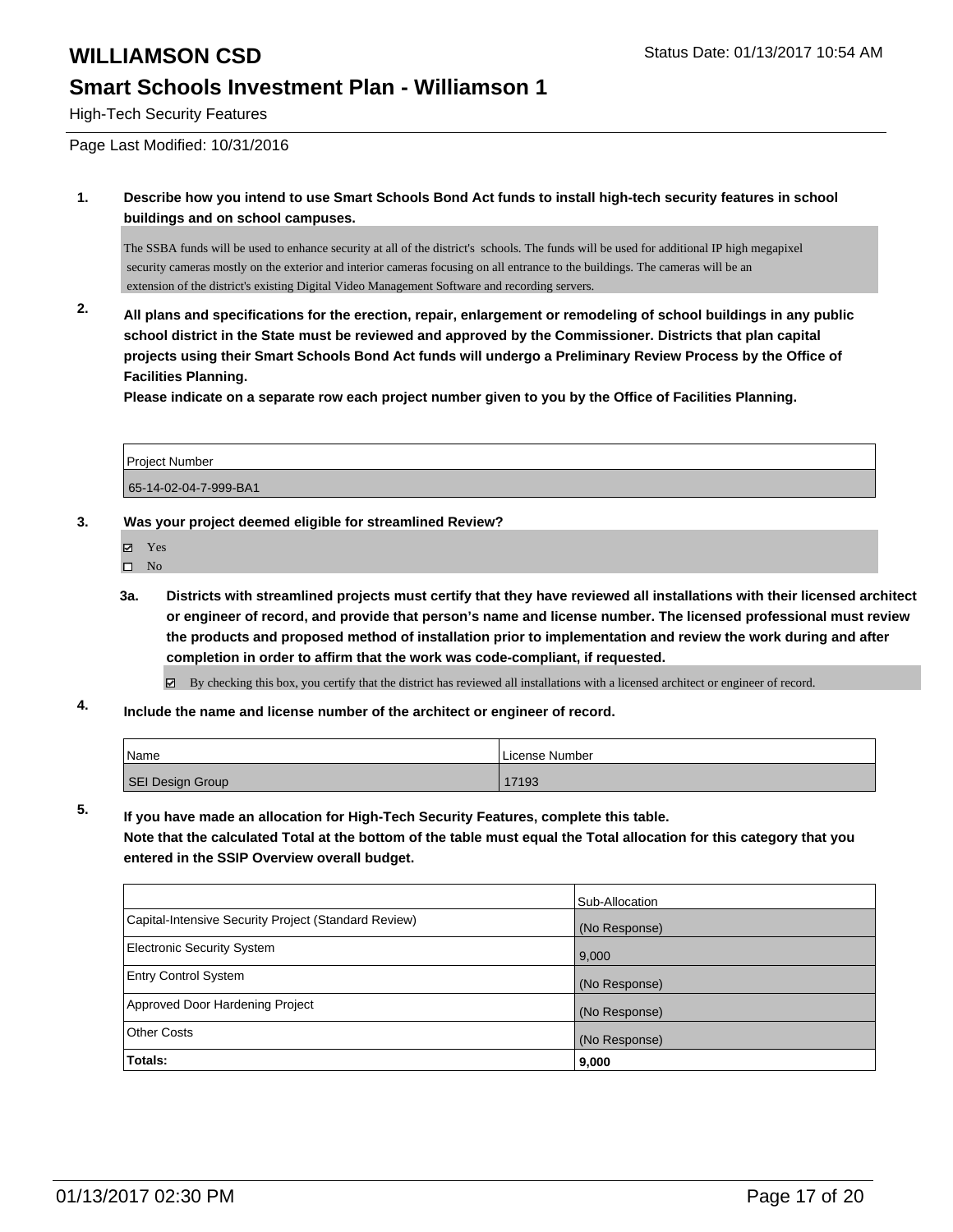High-Tech Security Features

Page Last Modified: 10/31/2016

**6. Please detail the type, quantity, per unit cost and total cost of the eligible items under each sub-category. This is especially important for any expenditures listed under the "Other" category. All expenditures must be capital-bond eligible to be reimbursed through the SSBA. If you have any questions, please contact us directly through smartschools@nysed.gov.**

| Select the allowable expenditure  | Item to be purchased    | Quantity | Cost per Item | <b>Total Cost</b> |
|-----------------------------------|-------------------------|----------|---------------|-------------------|
| type.                             |                         |          |               |                   |
| Repeat to add another item under  |                         |          |               |                   |
| each type.                        |                         |          |               |                   |
| <b>Electronic Security System</b> | <b>Security Cameras</b> | 18       | 500           | 9.000             |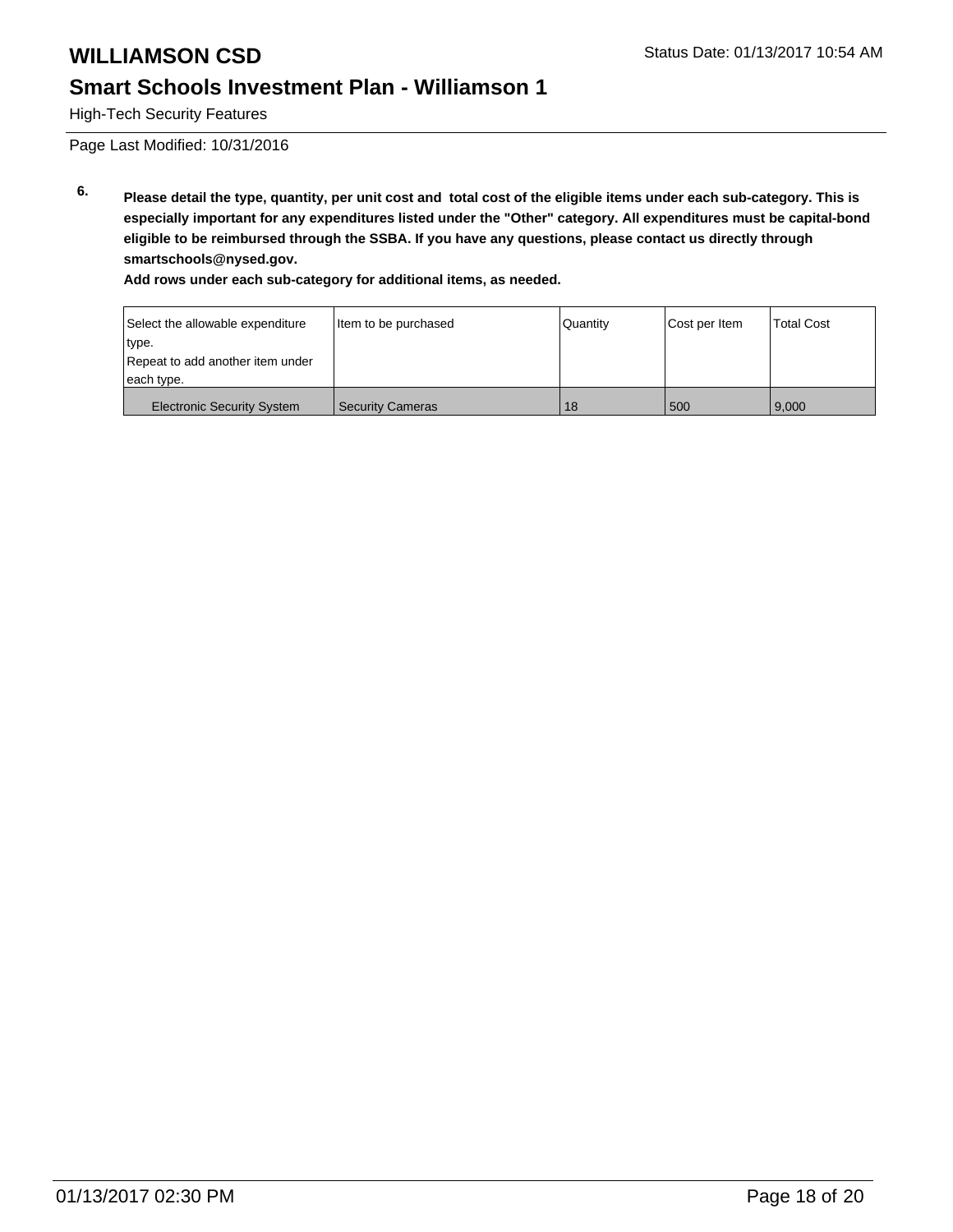Report